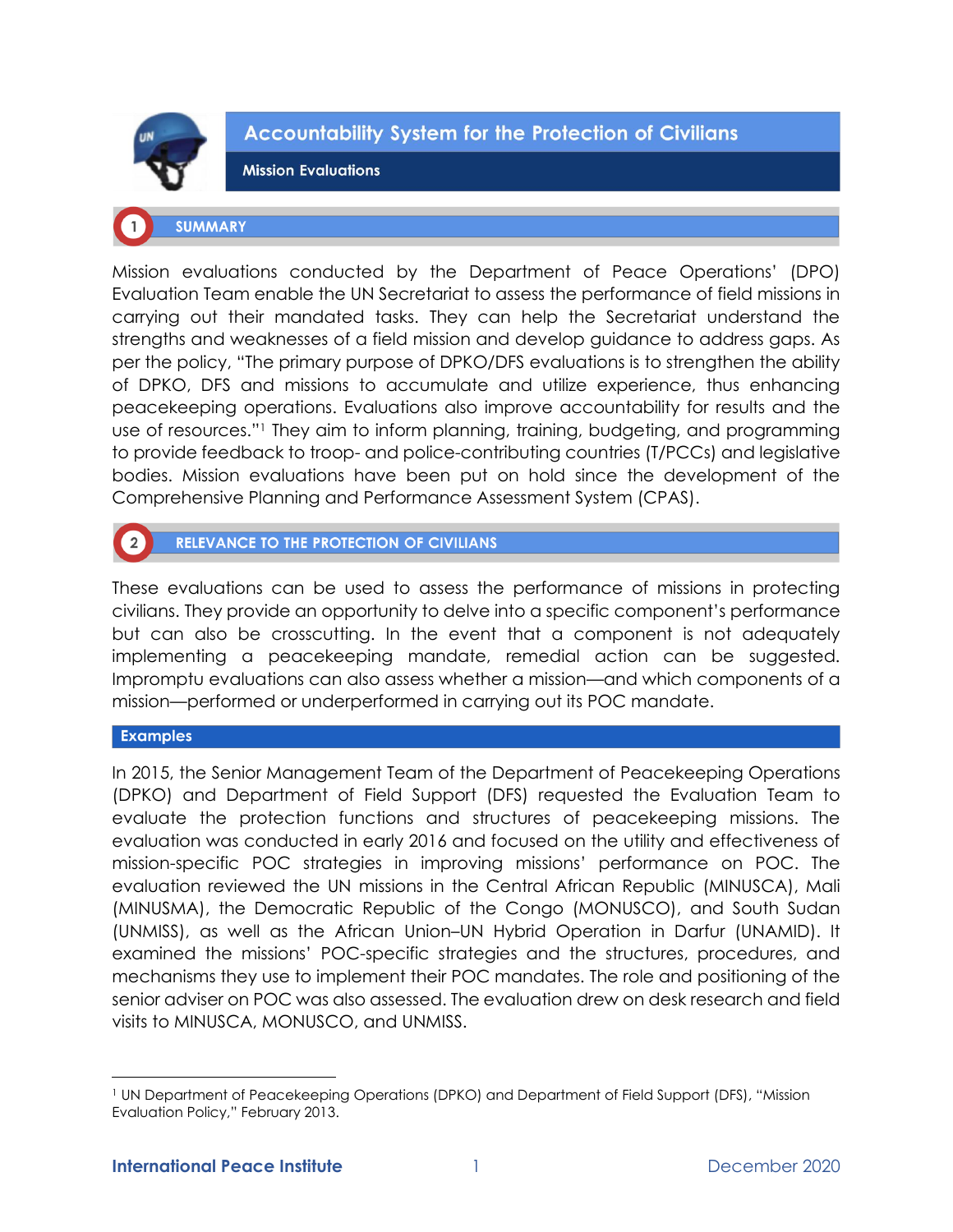

### **Governing rules**

 $\left(3\right)$ 

The UN policy on mission evaluations, published in 2013, outlines roles and responsibilities and describes the process of the evaluation. The policy is applicable to DPO, the Department of Operational Support (DOS), and peacekeeping missions.<sup>2</sup>

The Evaluation Unit, located within DPO's Policy, Evaluation and Training Division, visits missions to conduct evaluations and ensures that evaluation findings are incorporated into policies, best practices, and training in order to strengthen institutional practices.

There are three types of mission evaluations:<sup>3</sup>

- 1. **Programmed evaluations**: These seek to "evaluate the sufficiency and implementation of the mission's operational plan and progress towards the achievement of the mandate, conformity with DPKO and DFS policy and the effectiveness of mission components."
- 2. **Crosscutting evaluations:** These apply to select components, whose performance is reviewed "across missions to identify systemic weaknesses requiring cross-cutting remedial action."
- 3. **Impromptu evaluations:** These are activated as an immediate response "to determine cases of emerging problems or critical incidents within missions."

#### **Process and functioning**

There are three phases to the evaluation process:<sup>4</sup>

- 1. **Planning phase:** The Evaluation Advisory Board of DPO and DOS, supported by DPET's Evaluation Unit, proposes an annual evaluation plan to the undersecretaries-general of DPO and DOS. Once approved, the Evaluation Unit drafts the terms of reference, identifies the evaluation team, and plans the evaluation in collaboration with the mission being evaluated. Field missions may also request evaluations through the normal chain of command.
- 2. **Conducting the evaluation:** The evaluation team reviews documentation at headquarters in New York and in the field and interviews staff at mission headquarters and field locations. At the end of the evaluation, the evaluation team provides an "out-brief" to the senior mission leadership. Upon returning to headquarters in New York, the evaluation team leader briefs the undersecretaries-general of DPO and DOS and other senior staff.
- 3. **Follow-up phase:** The Evaluation Unit distributes the report within DPO and DOS and to the field mission. It coordinates with the components of DPO and DOS to

<sup>2</sup> Ibid.

<sup>3</sup> Ibid.

<sup>4</sup> Ibid.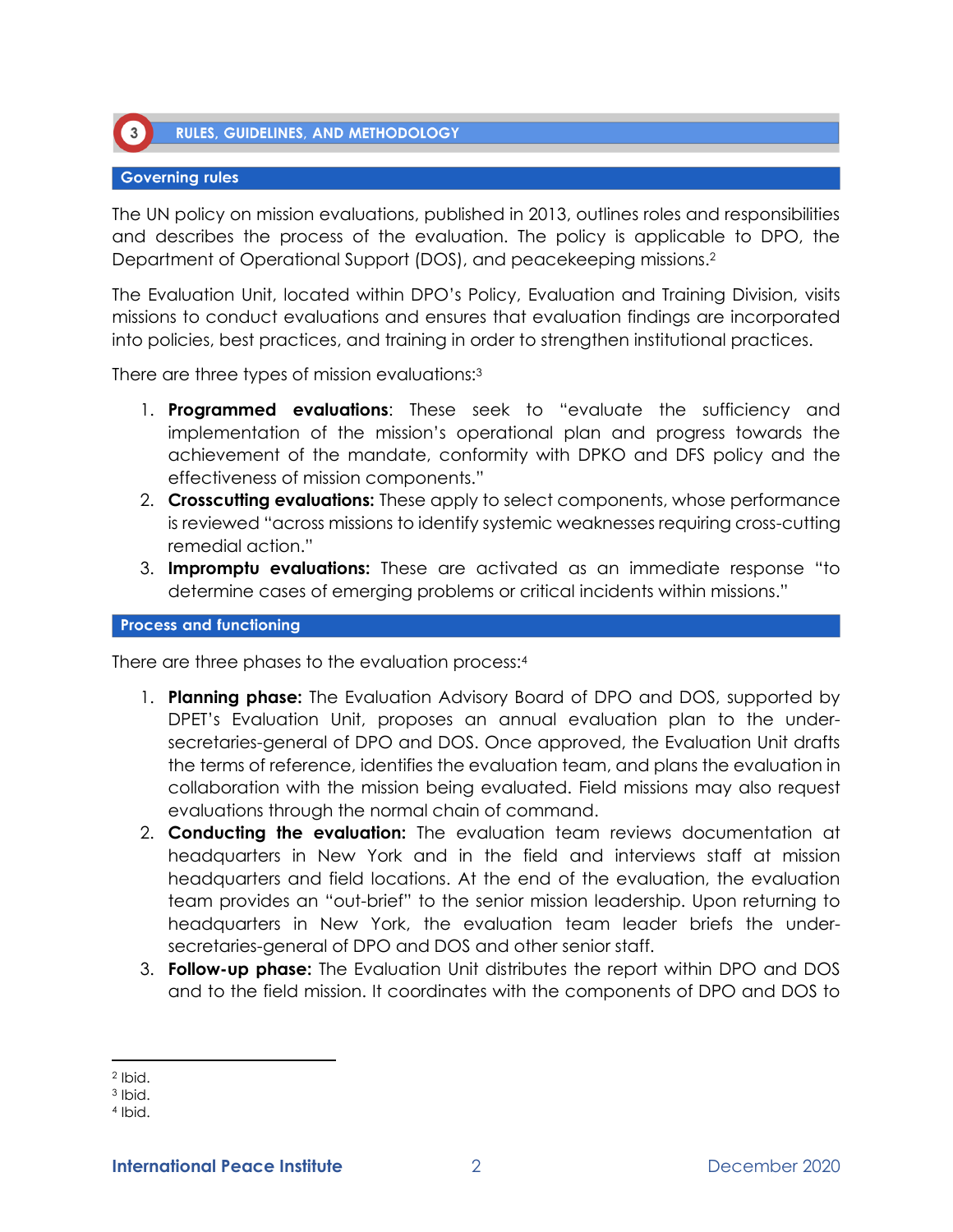ensure that follow-up action is undertaken and follows up on the implementation of recommendations at regular intervals.



# **ANALYSIS**

The three types of mission evaluations allow the Secretariat to comprehensively evaluate and assess a mission's performance in carrying out its mandated tasks. All parts of the mission are covered by the evaluation, which allows the Secretariat to identify, understand, and remedy gaps, including communication gaps between mission components or overreliance on one component over another. This is particularly relevant for POC, a whole-of-mission endeavor implemented by all components.

Crosscutting evaluations requested by the under-secretaries-general of DPO or DOS allow the Secretariat to review issues such as POC across a number of missions. Impromptu evaluations also allow missions to address emerging issues in real time instead of waiting for regular programmed evaluations.

The mission evaluation team is not based in the mission, which provides for a certain level of impartiality. However, the evaluation team also has limited time and resources, which can limit the comprehensiveness of its assessments.

| - 111111114                                 |   |                                                                                                  |
|---------------------------------------------|---|--------------------------------------------------------------------------------------------------|
|                                             |   |                                                                                                  |
| <b>Regular process</b>                      | X | Programmed evaluations assess mission<br>components on a regular basis.                          |
| <b>Extraordinary measure after incident</b> | X | Impromptu evaluations occur when an<br>immediate response is needed to an<br>evolving situation. |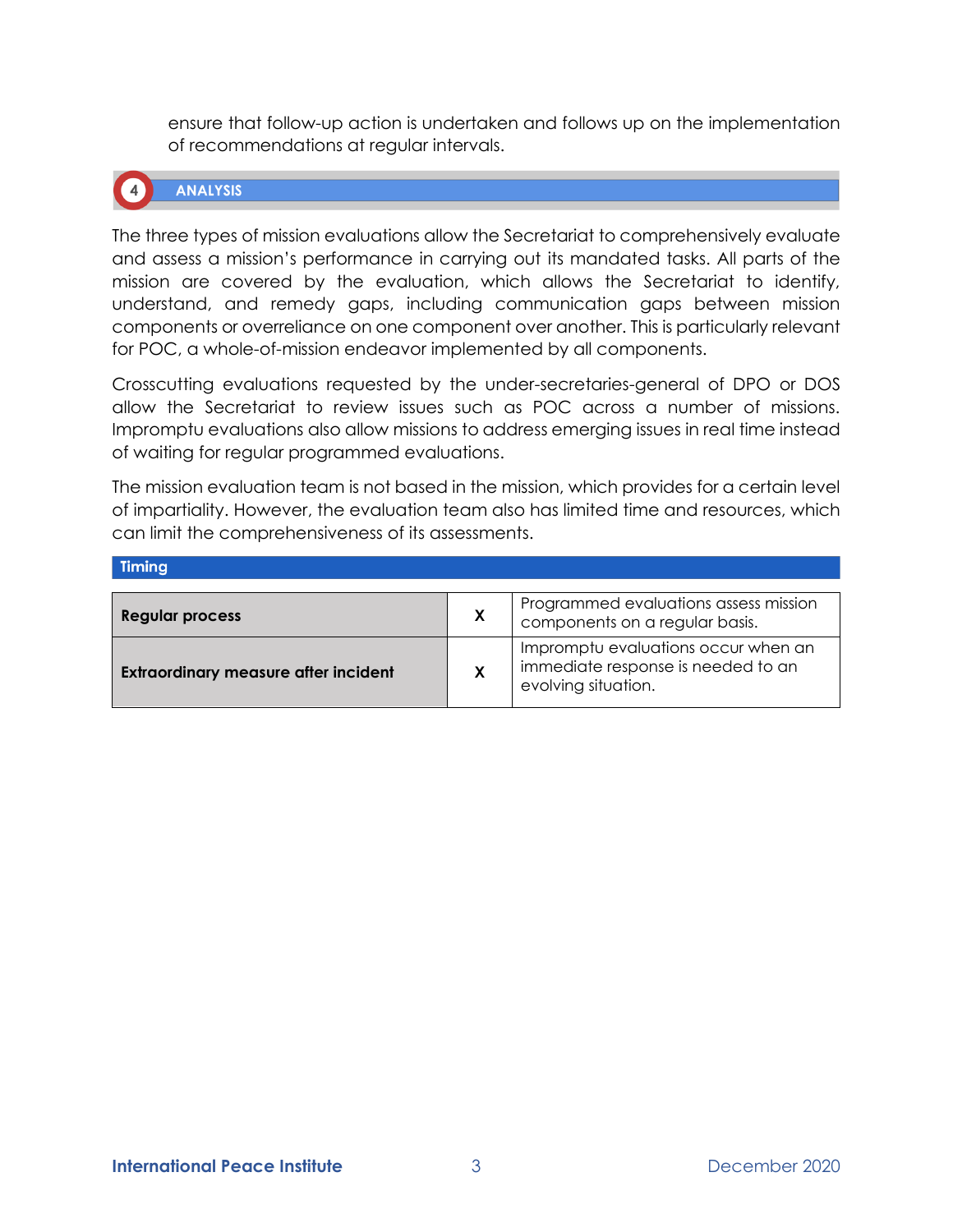## **Actors and answerability structure**

Mission evaluations are a tool for the Secretariat. The under-secretaries-general of DPO or DOS generally call for an evaluation (in the case of crosscutting and impromptu evaluations), though the head of mission can also call for impromptu evaluations.

| <b>Held</b><br>accountable by                         |                 | <b>Individuals</b> | Unit            |        |                 | <b>Mission</b> | Secre-                    | Contri-<br>buting | <b>Security</b><br>Council/ | Member | Population | Other |
|-------------------------------------------------------|-----------------|--------------------|-----------------|--------|-----------------|----------------|---------------------------|-------------------|-----------------------------|--------|------------|-------|
|                                                       |                 |                    | <b>Military</b> | Police | <b>Civilian</b> |                | tariat                    | countries         | 5th Com-<br>mittee          | states |            |       |
| <b>Individuals</b>                                    |                 |                    |                 |        |                 |                |                           |                   |                             |        |            |       |
| Unit/<br>section/<br>component                        | Military        |                    |                 |        |                 |                | X                         |                   |                             |        |            |       |
|                                                       | Police          |                    |                 |        |                 |                | $\boldsymbol{\mathsf{X}}$ |                   |                             |        |            |       |
|                                                       | <b>Civilian</b> |                    |                 |        |                 |                | $\boldsymbol{\mathsf{X}}$ |                   |                             |        |            |       |
| <b>Mission</b>                                        |                 |                    |                 |        |                 |                | $\boldsymbol{\mathsf{X}}$ |                   |                             |        |            |       |
| Secretariat                                           |                 |                    |                 |        |                 |                |                           |                   |                             |        |            |       |
| Contributing<br>countries                             |                 |                    |                 |        |                 |                |                           |                   |                             |        |            |       |
| <b>Member states</b>                                  |                 |                    |                 |        |                 |                |                           |                   |                             |        |            |       |
| <b>Security Council/</b><br>5 <sup>th</sup> Committee |                 |                    |                 |        |                 |                |                           |                   |                             |        |            |       |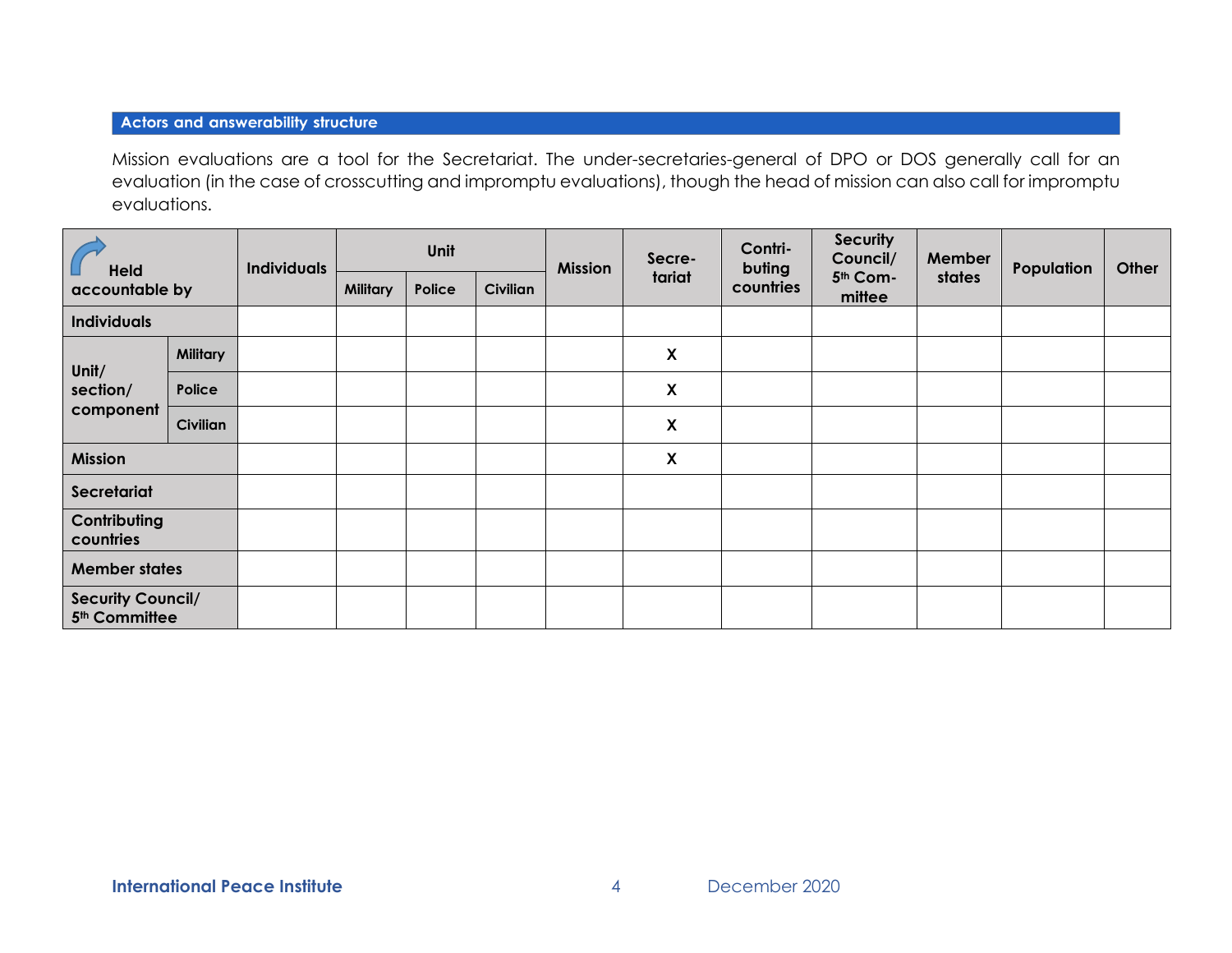#### Scope and objective

Evaluations provide "an objective assessment of performance, resource utilization and related effects, policy effectiveness, and managerial and structural issues at the mission level, as well as within mission components and formed units." They are intended to inform "the management, policy development, resource utilization and training activities of both Departments," as well as the strategic guidance given to mission leadership and feedback provided to T/PCCs, other member states, and legislative bodies. They also contribute to planning, results-based budgeting, and risk-management strategies.<sup>5</sup>

| Collect best<br>practices and<br>lessons learned  | X | During the evaluation process, best practices and lessons<br>learned are recorded and disseminated internally.<br>"Evaluations also provide mission leaders and staff with an<br>opportunity to review processes and implementation, to<br>identify lessons to be learned and to improve<br>management."6 |
|---------------------------------------------------|---|-----------------------------------------------------------------------------------------------------------------------------------------------------------------------------------------------------------------------------------------------------------------------------------------------------------|
| Track performance                                 | X | Programmed evaluations track the performance of a<br>mission in carrying out mandated tasks.                                                                                                                                                                                                              |
| Establish facts and<br>circumstances              |   |                                                                                                                                                                                                                                                                                                           |
| <b>Establish</b><br>responsibility                |   |                                                                                                                                                                                                                                                                                                           |
| <b>Identify structural</b><br>and systemic issues | X | Evaluations can also identify structural issues at the mission<br>level.                                                                                                                                                                                                                                  |

#### Type of accountability

Mission evaluations contribute to organizational accountability and provide a form of performance accountability, as they assess the performance of various mission components and their ability to carry out mandated tasks.

#### **Outcome**

| Learn | <b>Disseminate and integrate</b><br>internally |  | Mission evaluation reports are for internal<br>use by DPO and DOS. However, on a<br>case-by-case basis, T/PCCs may be<br>briefed on the executive summary,<br>findings, and recommendations.<br>Furthermore, DPET's Evaluation Unit<br>records and incorporates evaluation<br>findings. |  |
|-------|------------------------------------------------|--|-----------------------------------------------------------------------------------------------------------------------------------------------------------------------------------------------------------------------------------------------------------------------------------------|--|
|       | <b>Account for publicly</b>                    |  |                                                                                                                                                                                                                                                                                         |  |

5 Ibid.

6 Ibid.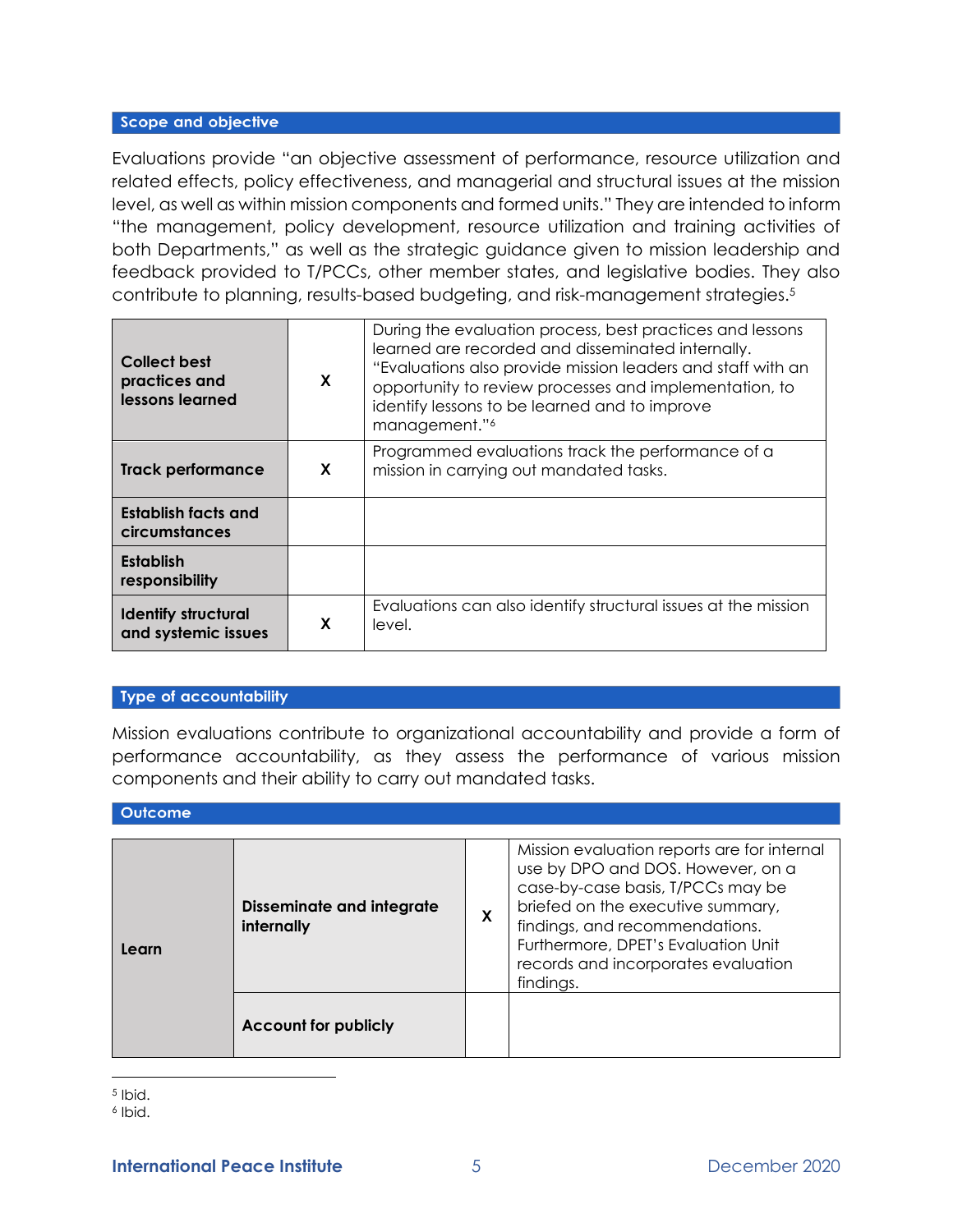|                 | Improve internal processes           |  |                                                                                                                                                                                                                                                                                                                                                                                                                                                                                                                                                                                                                                                                 |
|-----------------|--------------------------------------|--|-----------------------------------------------------------------------------------------------------------------------------------------------------------------------------------------------------------------------------------------------------------------------------------------------------------------------------------------------------------------------------------------------------------------------------------------------------------------------------------------------------------------------------------------------------------------------------------------------------------------------------------------------------------------|
| Correct         | Inform the selection of<br>personnel |  | Mission evaluations help the Secretariat<br>understand and evaluate the<br>performance of missions, which it can<br>then translate into policies that enhance<br>missions' ability to carry out their<br>mandated tasks. "The results and follow-<br>up of evaluation inform the<br>management, policy development,<br>resource utilization and training activities,<br>strengthen the ability of Headquarters to<br>provide strategic guidance to mission<br>leadership based on comprehensive<br>assessments of mission performance, and<br>allow for improved feedback on<br>operational issues to TCCs and PCCs,<br>Member States and legislative bodies."7 |
|                 | <b>Recommend sanctions</b>           |  |                                                                                                                                                                                                                                                                                                                                                                                                                                                                                                                                                                                                                                                                 |
| <b>Sanction</b> | <b>Establish incentives</b>          |  | Mission evaluations do not establish<br>incentives, but they can identify<br>incentives that would improve missions'<br>performance.                                                                                                                                                                                                                                                                                                                                                                                                                                                                                                                            |

## Independence and impartiality

The Evaluation Advisory Board, headed by the director of DPET and consisting of six other senior staff from DPO and DOS, advises and proposes annual evaluation plans. These are approved by the under-secretary-general of DPO. Evaluation teams are preferably led by a former senior peacekeeping official (military, civilian, or police), an inter-disciplinary evaluation team comprised of specialists from DPO and DOS, and other departments and field missions.

#### Inclusivity

The evaluation team generally consists of both Secretariat-based and mission-based individuals. Mission evaluations concern all mission personnel and components. As such, their scope is inclusive. Crosscutting and impromptu evaluations allow missions and the Secretariat to look at specific components and specific issues. This flexibility allows evaluations to adapt to evolving circumstances.

### **Transparency**

All mission evaluation reports are for internal use. Depending on the approval of the under-secretary-general for peace operations, individual briefings on a summary of the

<sup>&</sup>lt;sup>7</sup> Ibid.